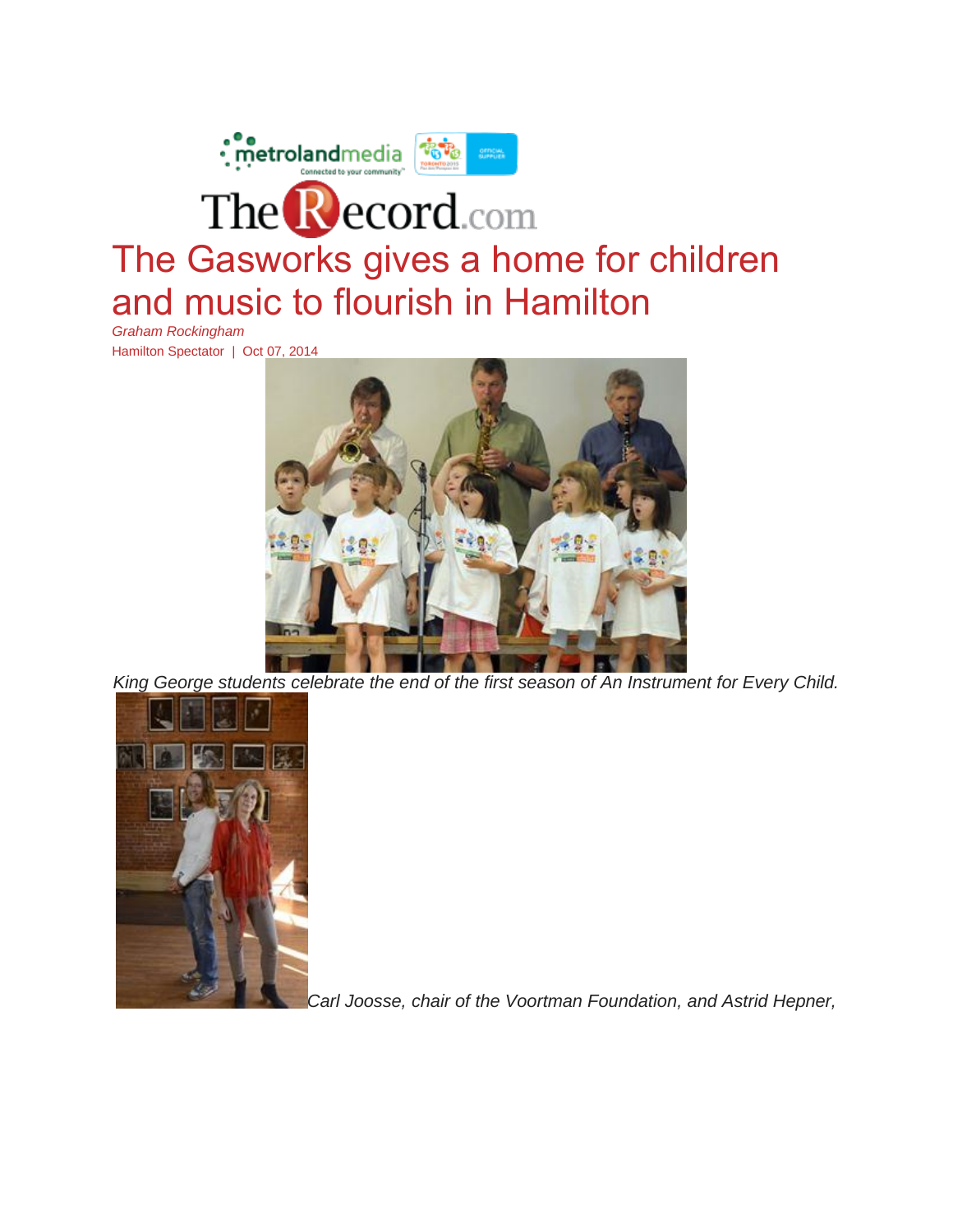*founder of An Instrument for Every Child, in the entertainment area of The Gasworks.*



*Astrid Hepner, founder of An Instrument for Every Child, has recently relocated the program's headquarters off her dining-room table and into an office in The Gasworks building on Park Street North.*

The stately 164-year building started out producing coal gas to light up the streets of downtown Hamilton.

Now, due to the generosity of the Voortman bakery clan, it is producing music for the benefit of inner-city children.

Back in 1850, the stately two-storey structure was called The Hamilton Gas Light Co. Now it's simply called The [Gasworks](http://parkstgasworks.com/) and it is home to a charitable organization called An [Instrument](https://aninstrumentforeverychild.ca/) for Every Child (AIFEC)..

The Gasworks was called One Community Church until about six months ago when the congregation moved to a more suburban location in Burlington.

Music was important to the church, so it left behind a building with high-quality acoustics, a performance stage and a listening room that can fit 100 people cabaret style. Local music scene-sters will know it as the place where the Arkells performed a surprise show in August with Boris Brott and the National Academy Orchestra.

It's a perfect spot for An Instrument for Every Child. AIFEC's goal is simple but ambitious — to provide a musical instrument and instruction to every elementary school child who wants to play one but can't afford to.

"This is really a dream come true," says AIFEC founding president Astrid Hepner, a German-born saxophone-playing jazz lover, who moved here nine years ago from New York City with her Hamilton-born husband, Darcy.

When Hepner, 49, a former A&R rep for New York's prestigious Blue Note Records label, arrived in Hamilton, she was immediately impressed by the breadth and depth of the city's music scene. She envisioned AIFEC as a way of harnessing those talents for the good of the community.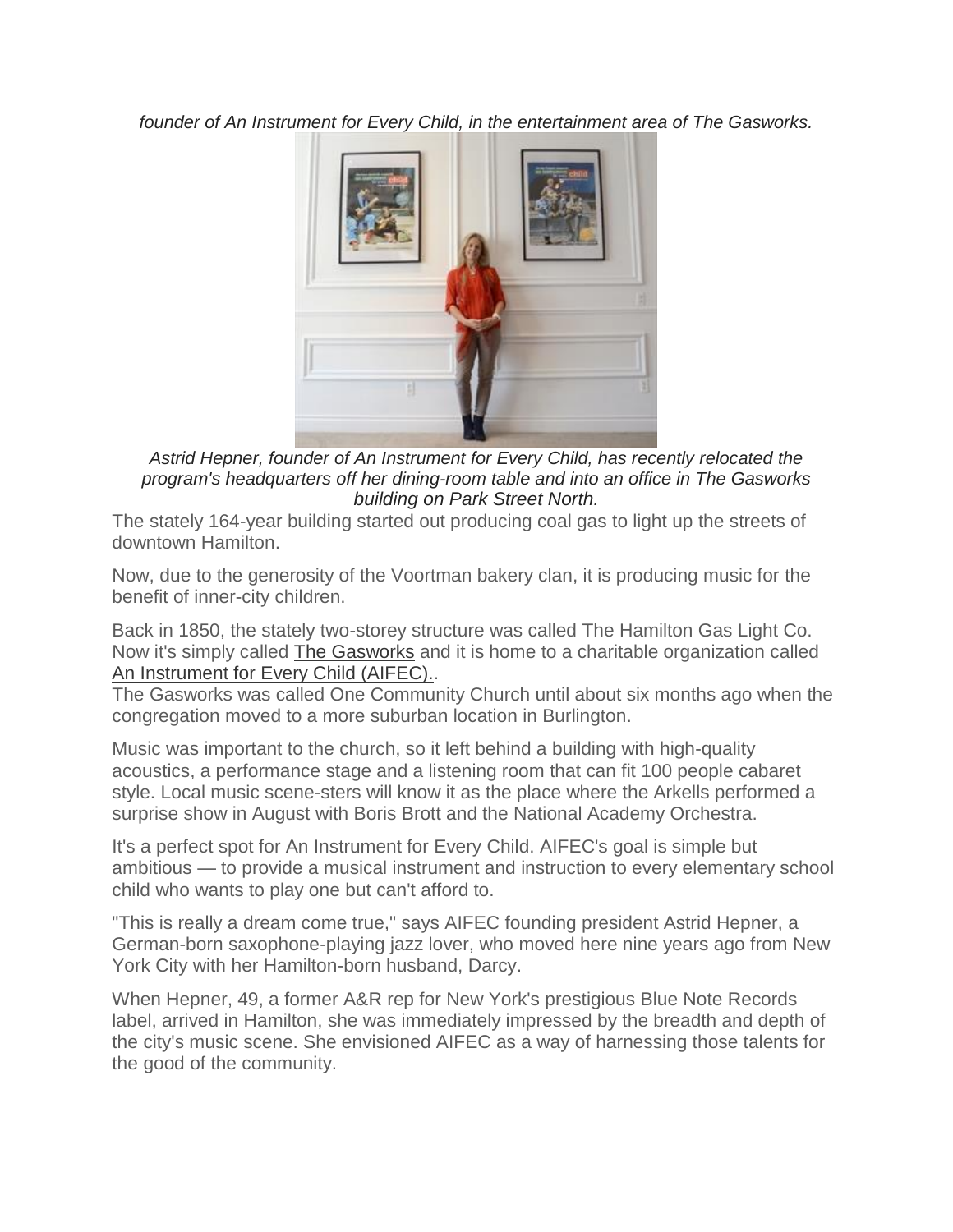Hepner began raising funds and convincing local schools that such a program could work. In 2009, Hepner received permission to launch the program in the old King George elementary school on Gage Avenue North, with one instructor bringing instruments once a week into Grade 1. That pilot project proved a success. In 2010, AIFEC was able to put on a year-end concert at the school.

The program now has some 300 instruments at its disposal, a dozen paid instructors teaching 60 weekly lessons in six inner-city schools (Holy Name of Jesus, Dr. J. Edgar Davey, Memorial, Prince of Wales, Cathy Wever and Hess Street School), and an annual budget of almost \$250,000. It hopes to expand to 10 schools by next September.

At the start, Hepner received help in the form of a \$125,000 grant from founding sponsor Paul Lloyd, president of Hamilton-based security firm PasWord Protection.

Many other notable groups pitched in, including the Trillium Foundation, Incite Foundation, the Turkstra Foundation, Arcelor Mittal Dofasco, the Hamilton Philharmonic, OK& D Marketing, Orchestra, Larry and Marnie Paikin, and The Hamilton Spectator.

But the program lacked a home base.

Hepner was running AIFEC from the dining room table of her west Mountain home, juggling meetings and school visits with her other duties as mother to an 11-year-old daughter and instructor at Mohawk College. (She's since left Mohawk to devote herself full-time to AIFEC.)

Then along came a shaggy-haired benefactor by the name of Carl Joosse, a member of the Voortman family, founders of Ancaster-based Oak Run Farm Bakery (muffin provider for Egg McMuffins) and a director of the John and Ellie Voortman Charitable Foundation.

Since the Voortman family sold Oak Run in 2008, Joosse has spent much of his time in charitable work for children — besides running an Alberta trucking firm and an aviation business on Vancouver Island.

He is a director of Hamilton's Living Rock Ministries, which provides shelter and support for disadvantaged and homeless youth, as well as a board member with the The Mel Jr. & Marty Zajac Foundation, which runs a ranch for children with chronic or lifethreatening conditions.

Joosse was looking to expand his charitable reach to inner-city children when he learned the old gas-light building at 141 Park St. N., near Mulberry, was up for sale. The Voortman foundation purchased it for \$599,000 cash.

"The goal was to make a difference and impact children in the north end community and to do it through other existing charitable organizations," says Joosse, 48.

"I researched who was doing good work for the community and when I came across An Instrument For Every Child, I realized that the biggest splash I could make in children's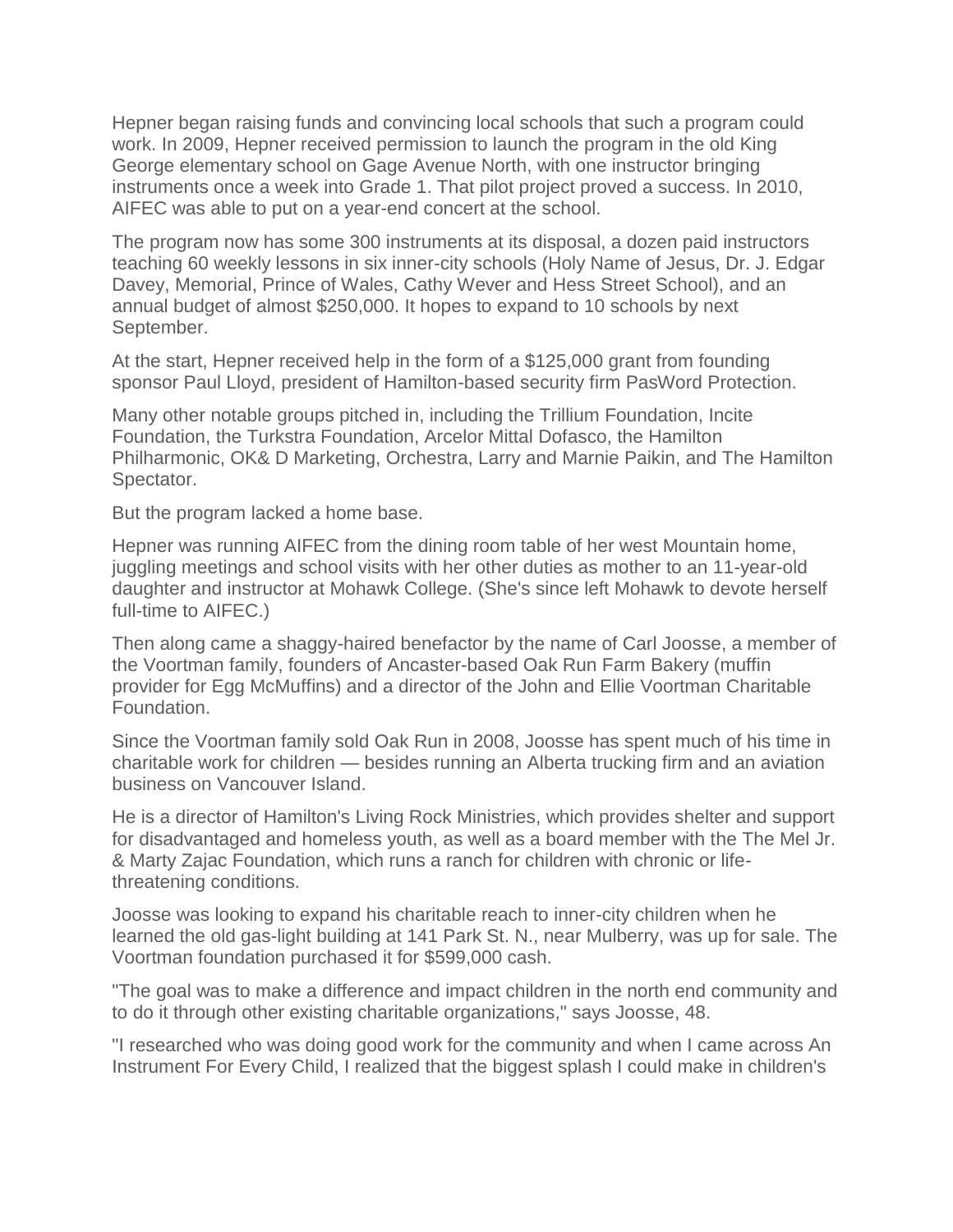lives was through music, and that's what An Instrument for Every Child was already doing. So I approached Astrid."

Hepner and Joosse were introduced by Trevor Titian, a local recording engineer/producer who had done volunteer work for Living Rock.

"Trevor set up the meeting," Hepner says. "That was the start of it. We had to feel each other out. Sometimes situations can seem too good to be true. But so far, it's been this ongoing 'wow' effect in terms of the possibilities we have here. Our values are the same. It's very nice how it all aligns."

Titian now operates a studio on the second-floor of The Gasworks that can be used to advance AIFEC and Living Rock programs as well as provide a place for local musicians to record. Both AIFEC and Titian are rent-free tenants.

Once settled into The Gasworks, Hepner wants to bus children into the building to complement the work AIFEC is doing in the classrooms, as well as creating new partnerships with other inner-city children's groups such as City Kidz.

"We can pull parents in, too," Hepner says. "We want more parent involvement. They are so proud to see their children perform."

Joosse is to encouraging the charities to engage in "social enterprise," so that they can help earn their own revenue. Living Rock, for example, sold drinks and concessions at The Gasworks to Arkells concert-goers.

While fundraising through donors continues to be a major part of her job — she recently discovered that the Juno-affiliated MusicCounts fund will announce a \$20,000 contribution when the Junos come to Hamilton in March — Hepner also wants to raise funds through music.

In AIFEC's case, social enterprise means putting on a top-of-the-line concert series.

That begins Thursday night, with a concert by Italian drummer/composer Andrea Marcelli, who has worked all over the world with jazz luminaries such as Wayne Shorter and Mike Stern.

The series continues Oct. 30 with Kind of Blue Revisited, featuring the music of Miles Davis's jazz masterpiece, performed by an all-star local band including Hepner's husband Darcy.

On Nov. 13, Toronto jazz/gospel singer Sherie Marshall will perform standards from the Great American Songbook with her trio. All proceeds from the series go to AIFEC.

The Gasworks is a comfortable room for concerts and Hepner has decorated it with a series of portraits of local and internationally known musicians taken by top-flight New York photographer Jimmy Katz.

"In the spring, we'll have another series," says Hepner.

"We'll try to get international names here. In the end we are musicians. I've started playing sax again, which is fun. You don't want to lose who you are. We want to give back to the community, as musicians, because that's what we do."